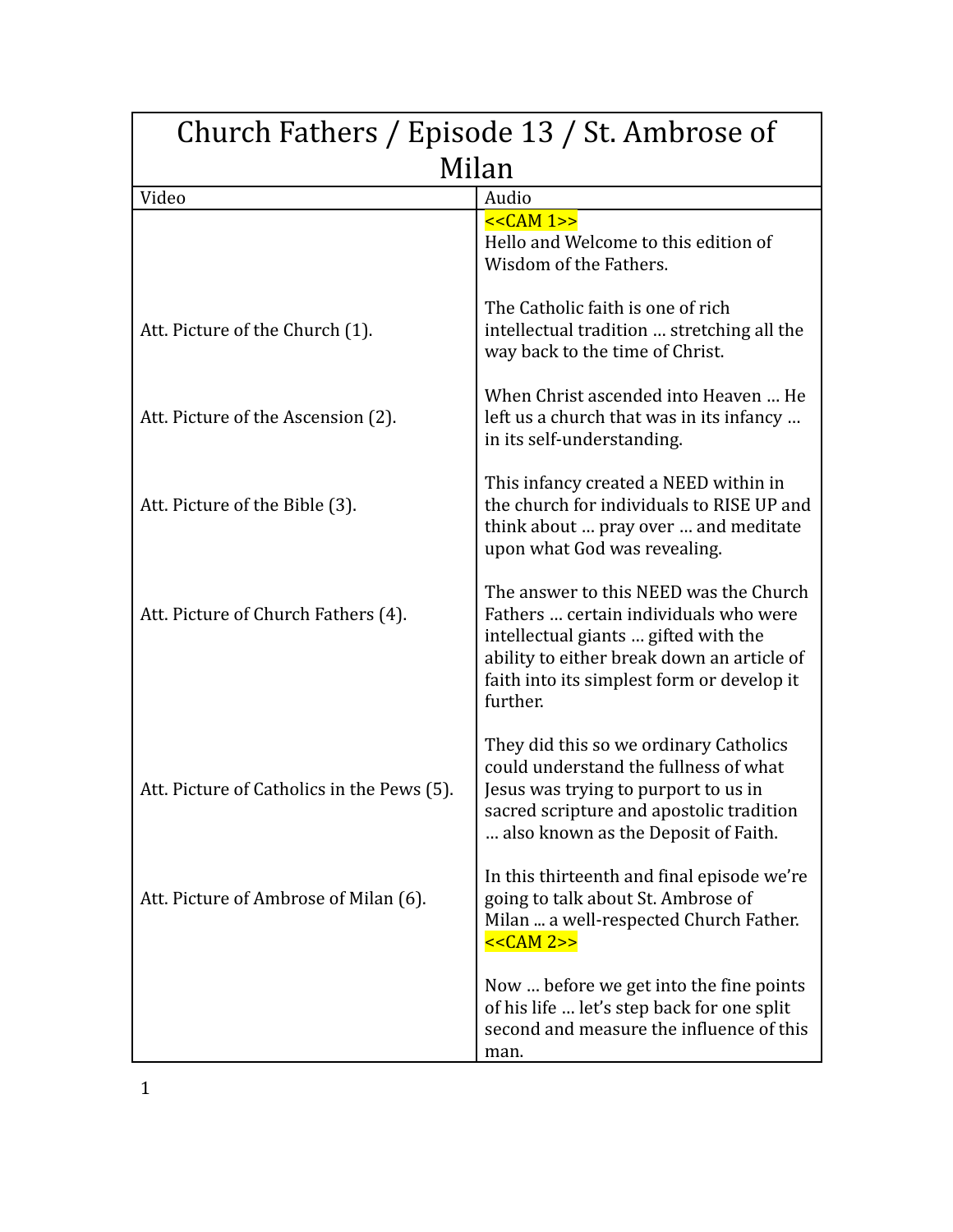| Type on "Bishop  Philosopher<br>Theologian  Religious Leader<br>Teacher  Catechumen  Lawyer<br>Writer".<br>Att. Picture of St. Augustine (7).<br>Att. Picture of St. John Chrysostom (8).<br>Att. Picture of St. Athanasius (9). | St. Ambrose of Milan was a bishop  a<br>philosopher  a theologian  a religious<br>leader  a teacher  a catechumen  a<br>trained lawyer  and a writer. He was<br>one of the most famous Fathers and<br>Doctors of the Church  fitly chosen<br>together with St. Augustine  St. John<br>Chrysostom  and St. Athanasius  to<br>uphold the esteemed Chair of the Prince<br>of the Apostles in the tribune of St.<br>Peter's in Rome. |
|----------------------------------------------------------------------------------------------------------------------------------------------------------------------------------------------------------------------------------|----------------------------------------------------------------------------------------------------------------------------------------------------------------------------------------------------------------------------------------------------------------------------------------------------------------------------------------------------------------------------------------------------------------------------------|
| Att. Type on "Administrator  Bishop<br>Statesman".                                                                                                                                                                               | In terms of his personality  he is not<br>the philosophic scholar meditating in<br>silence and retirement on the truths of<br>the Christian Faith  but the strenuous<br>administrator  bishop  and statesman<br>whose writings are only the mature<br>expression of his official life and labors.<br>In other words  he's a go-getter. $<1>>$                                                                                    |
| Att. Picture of Emperor Gratian (10).<br>Att. Picture of Augustine of Hippo (11).                                                                                                                                                | St. Ambrose held to the Nicene belief and<br>through the eloquence of his arguments<br>he persuaded Emperor Gratian to<br>embrace the Nicene confession. In<br>addition  he greatly influenced the<br>conversion of St. Augustine of Hippo.                                                                                                                                                                                      |
| Att. Picture of Emperor Valentinian (12).                                                                                                                                                                                        | He was known to impose orthodoxy on<br>the early Christian Church and zealously<br>combated the imperial court's bias<br>towards the Arians the "old" religion<br>and the Jews. In particular St.<br>Ambrose opposed the many advances of<br>the Emperor Valentinian  who<br>supported the Arians. In his defense of<br>the Orthodox position  he has often<br>been compared to St. Hilary of Poitiers.<br>$<<CAM 2>>$           |
|                                                                                                                                                                                                                                  | St. Ambrose was well versed in a number<br>of topics. It should be pointed out that<br>most of his writings are homilies                                                                                                                                                                                                                                                                                                         |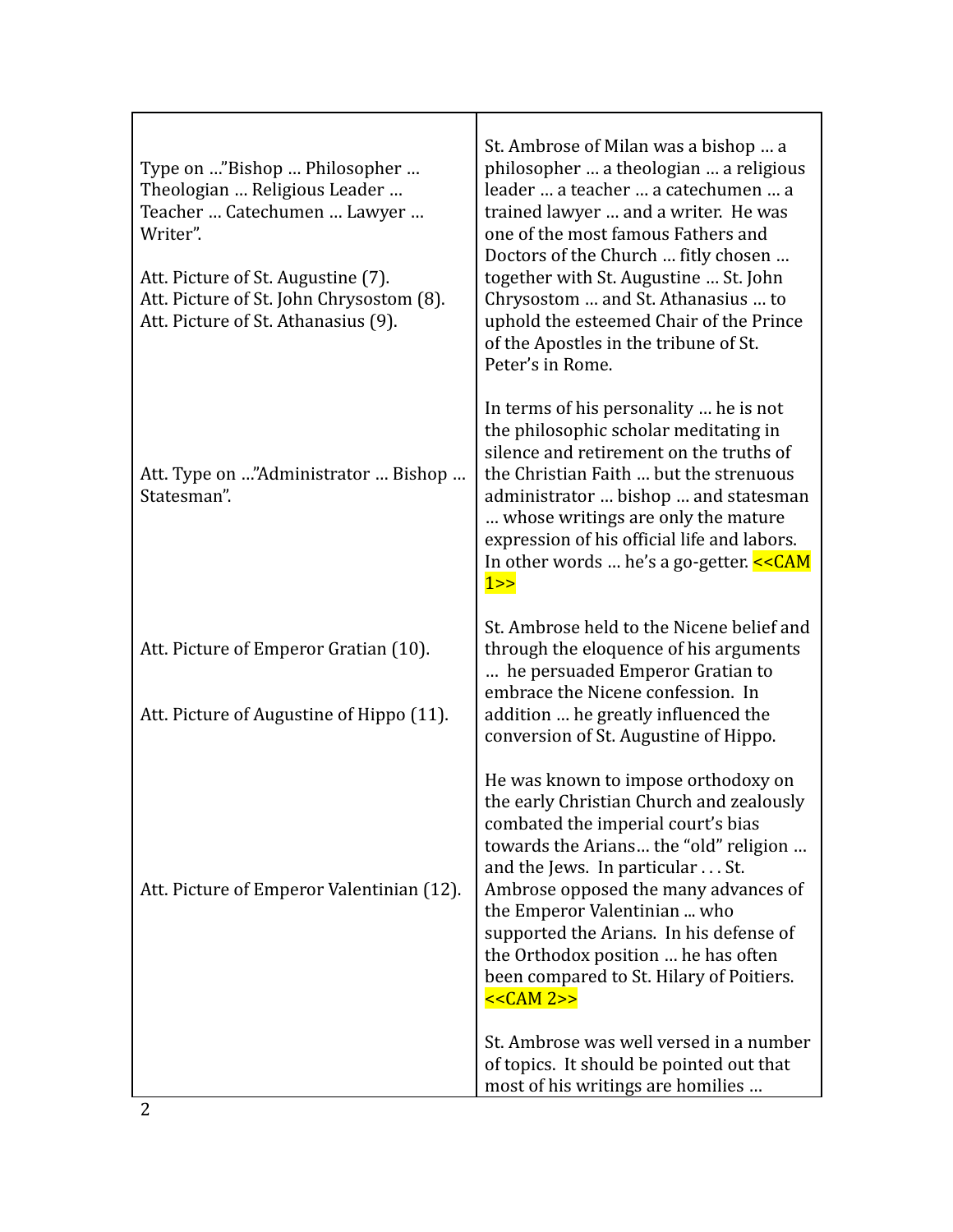| Att. Picture of the divinity of Jesus (13).    | spoken commentaries on the Old and<br>New Testaments  taken down by his<br>hearers  and afterwards reduced to<br>their present form. In his writings  he<br>talked about the divinity of Jesus  the<br>Holy Ghost  and the Christian<br>sacraments. The most influential of his<br>ascetico-moral discourse  is the work<br>on the duties of Christian ecclesiastics. It<br>is essentially a manual of Christian<br>morality. |
|------------------------------------------------|-------------------------------------------------------------------------------------------------------------------------------------------------------------------------------------------------------------------------------------------------------------------------------------------------------------------------------------------------------------------------------------------------------------------------------|
| Att. Type on "Popes  Councils<br>Theologians". | His works are so highly esteemed that<br>popes  councils  and theologians have<br>frequently invoked them  even in his<br>own day it was felt that few could voice<br>so evidently  the true sense of the<br>Scriptures and the teachings of the<br>Church.                                                                                                                                                                   |
| Att. Type on  "Church-State".                  | He was the first to formulate ideas about<br>church-state relations  which would<br>one day become the prevalent medieval<br>Christian viewpoint.                                                                                                                                                                                                                                                                             |
|                                                | The Life of St. Ambrose of<br>Milan                                                                                                                                                                                                                                                                                                                                                                                           |
| Att. Picture of Ambrose (14).                  | $<<CAM 1>>$<br>In 340 A.D.  St. Ambrose was born into                                                                                                                                                                                                                                                                                                                                                                         |
|                                                | a Roman Christian family and was raised<br>in Trier  where he was well acquainted<br>with many members of the clergy. His<br>father was Aurelius Ambrosius  the<br>praetorian prefect of Gaul  his mother<br>was a woman of intellect and piety.<br>Ambrose had two siblings  who are<br>venerated as saints. One his sisters was<br>a nun.                                                                                   |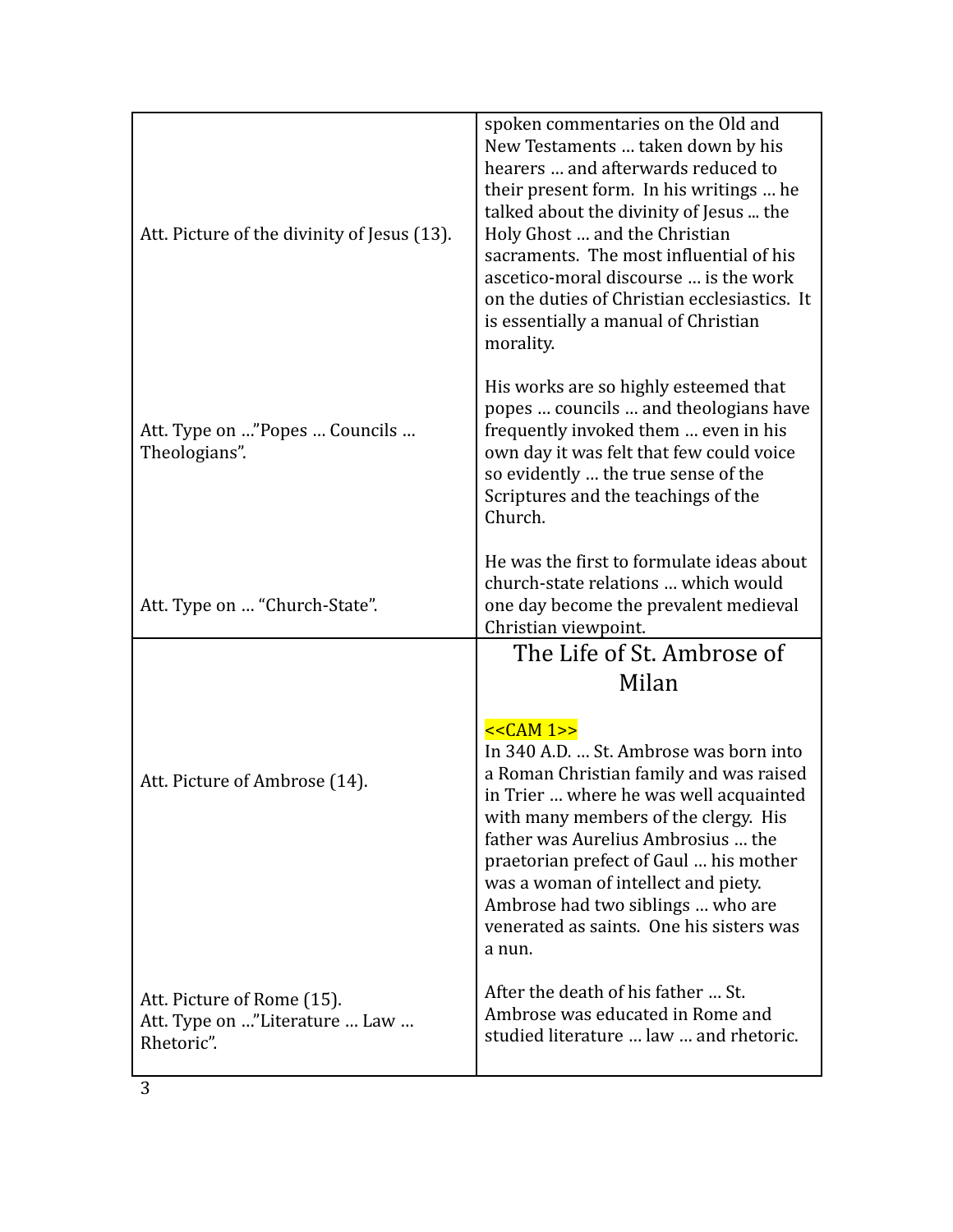| Att. Picture of weight and balance (16).         | In circa 372  he was made Governor of<br>Liguria and Emilia  with headquarters<br>in Milan  which was then the second<br>capital city in Italy.                                                                                                                                                                                                                                                                   |
|--------------------------------------------------|-------------------------------------------------------------------------------------------------------------------------------------------------------------------------------------------------------------------------------------------------------------------------------------------------------------------------------------------------------------------------------------------------------------------|
| Att. Picture of ordination (17).                 | He continued as governor until 374<br>when he became the Bishop of Milan. He<br>was 34 when he was elected bishop<br>even though he was not yet baptized. As<br>bishop  he immediately adopted an<br>ascetic lifestyle  apportioned his<br>money to the poor  donated all of his<br>land  making only a small provision for<br>his sister  and committed the care of<br>his family to his brother.<br>$<<CAM 2>>$ |
| Att. Type on  "Fought Arianism and<br>Paganism". | During his time as bishop  he fought to<br>stop heretical ideas from infecting his<br>flock in Milan  such as Arianism and<br>paganism. In one instance  he stood<br>against the Arians at the synod in<br>Aquileia and refused to turn over a<br>church in Milan for their use.                                                                                                                                  |
|                                                  | Arianism maintained that the Son of God<br>was created by the Father and was<br>therefore neither coeternal with the<br>Father  nor consubstantial.                                                                                                                                                                                                                                                               |
| Att. Picture of Emperor Valentinian II<br>(18).  | In another instance  when a pagan bloc<br>of the legislators appealed to Emperor<br>Valentinian the SECOND for a return to<br>customary pagan observances  St.<br>Ambrose responded in a letter to the<br>emperor with sound arguments that<br>effectively shut the pagans down.<br>$<<CAM 1>>$                                                                                                                   |
| Att. Picture of Maximus (19).                    | In 383  Ambrose was engaged to<br>bargain with Maximus  who had<br>commandeered power in Gaul and was<br>preparing to invade Italy. St. Ambrose<br>was successful in dissuading Maximus<br>from marching south. When Ambrose                                                                                                                                                                                      |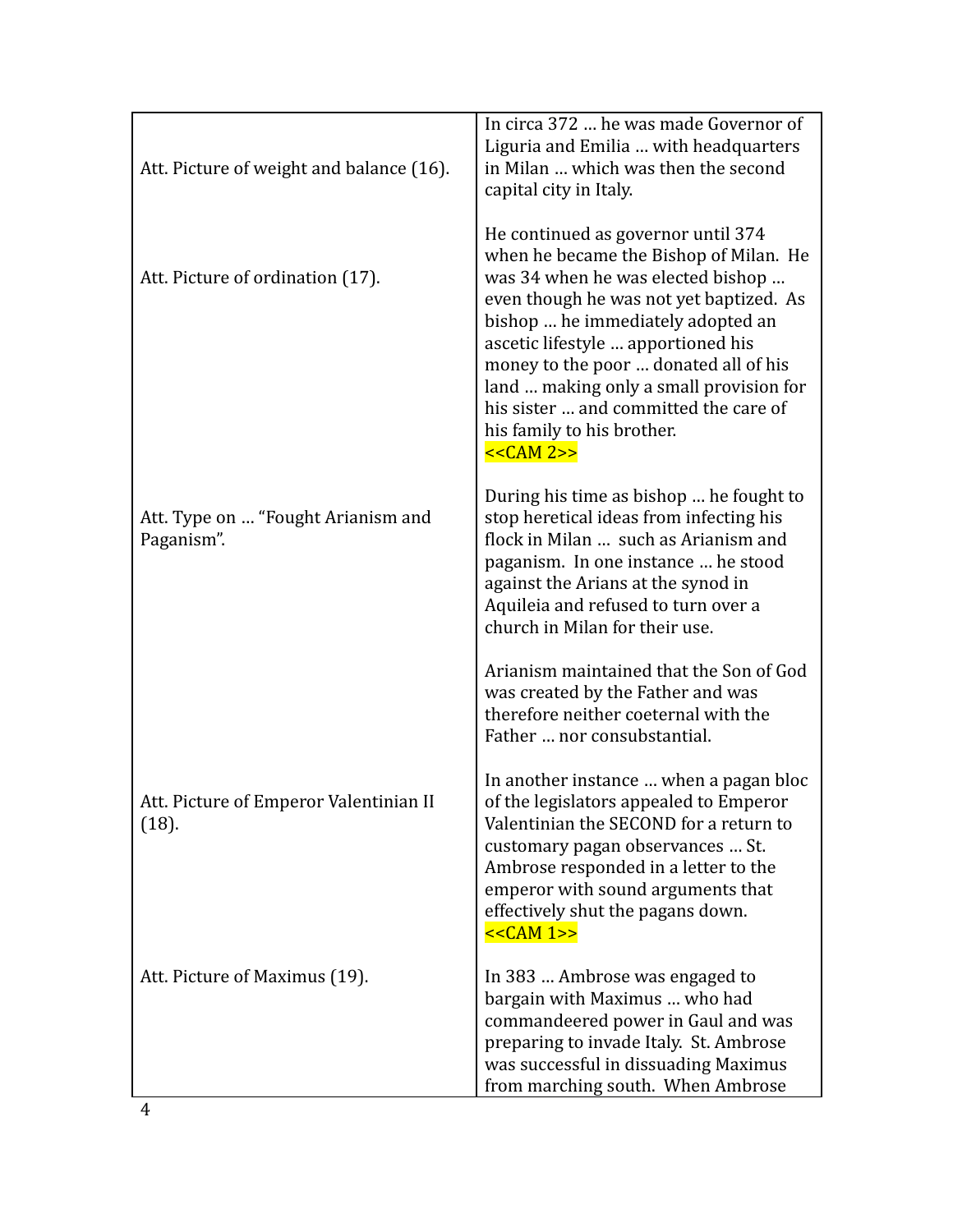|                                                                                                     | was asked to negotiate again three years<br>later  his advice to his superiors was<br>ignored  Maximus invaded Italy and<br>conquered Milan. St. Ambrose stayed in<br>the city and assisted the populace.                                                                                                                                                                                                                                                                                                                                                                                                                                                                               |
|-----------------------------------------------------------------------------------------------------|-----------------------------------------------------------------------------------------------------------------------------------------------------------------------------------------------------------------------------------------------------------------------------------------------------------------------------------------------------------------------------------------------------------------------------------------------------------------------------------------------------------------------------------------------------------------------------------------------------------------------------------------------------------------------------------------|
| Att. Picture of Ambrose (20).                                                                       | St. Ambrose frequently helped the poor<br>secured pardons for the condemned<br>and denounced social injustices in his<br>sermons. He was always happy to<br>educate people interested in becoming<br>baptized. He recurrently disapproved of<br>municipal figures  and he advocated<br>chastity to such an extent that parents of<br>marriageable young women hesitated to<br>let their daughters attend his sermons<br>for fear they would take the veil. St.<br>Ambrose was extremely admired as<br>bishop  and on the occasions when he<br>butted heads with regal authority  it<br>was this popularity that kept him from<br>suffering unjustifiably in consequence.<br>$<<CAM 2>>$ |
| Att. Type on "Philo  Origen<br>Athanasius  Basil of Caesarea".<br>Att. Picture of St. Ambrose (21). | He studied theology with Simplician  a<br>presbyter of Rome. He knew Greek and<br>used this knowledge to study the Old<br>Testament and Greek authors like Philo<br>Origen  St. Athanasius  and St. Basil<br>of Caesarea  with whom he was also<br>exchanging letters. He applied this<br>knowledge as preacher  concentrating<br>especially on the exegesis of the Old<br>Testament  and his rhetorical abilities<br>impressed St. Augustine of Hippo  who                                                                                                                                                                                                                             |
|                                                                                                     | thought poorly of Christian preachers.<br>On April 4, 397  St. Ambrose died.<br>Now that we have an understanding of<br>who St. Ambrose of Milan was  let's<br>take a look at what he had to say about<br>Mary who was without sin. $<<CMM 1>>$<br>St. Ambrose on Mary Without                                                                                                                                                                                                                                                                                                                                                                                                          |
|                                                                                                     |                                                                                                                                                                                                                                                                                                                                                                                                                                                                                                                                                                                                                                                                                         |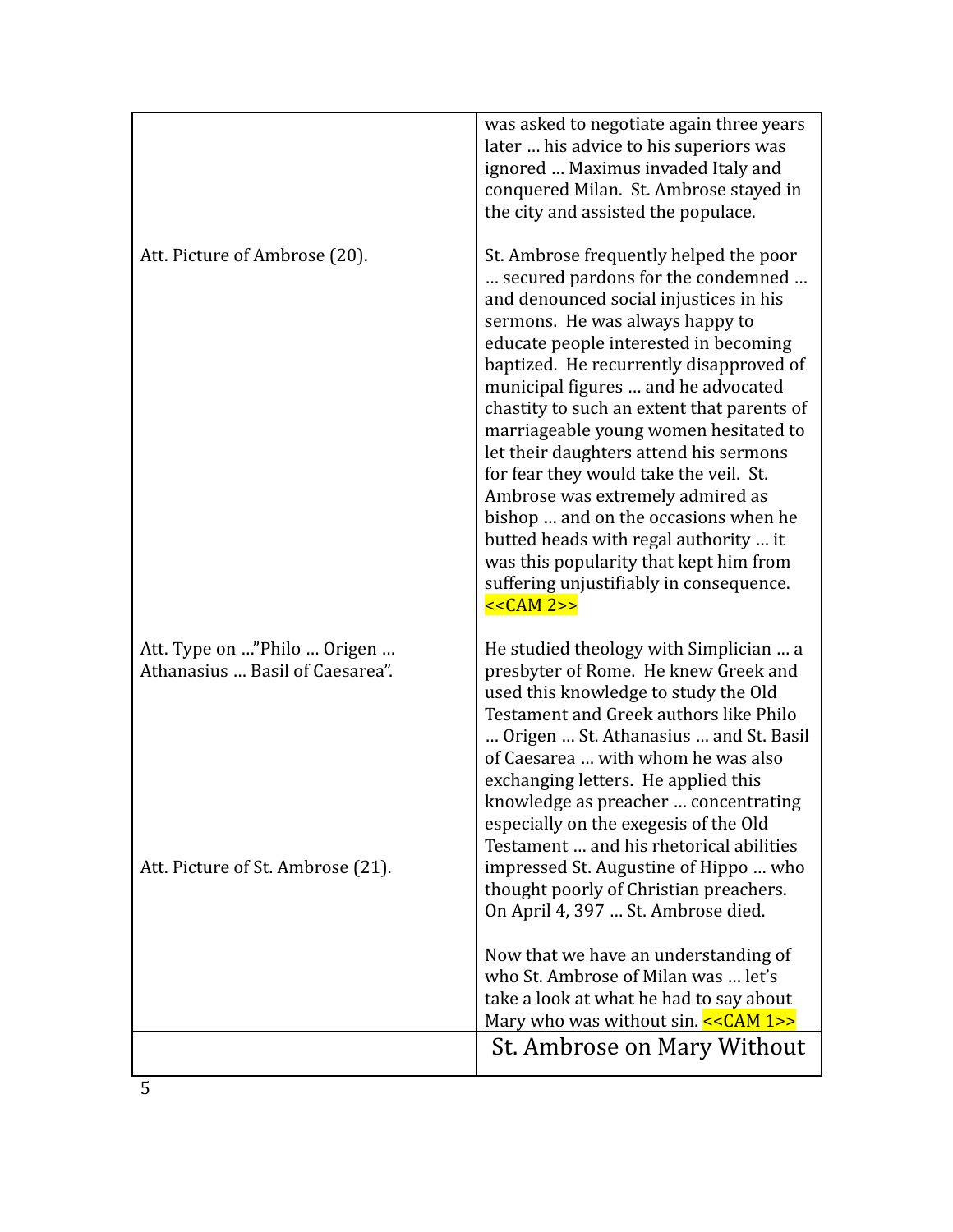|                                                                                            | Sin                                                                                                                                                                                                                                                                                                                                                                                                                                                                                                                                                                                                                                                                                                                                                                                |
|--------------------------------------------------------------------------------------------|------------------------------------------------------------------------------------------------------------------------------------------------------------------------------------------------------------------------------------------------------------------------------------------------------------------------------------------------------------------------------------------------------------------------------------------------------------------------------------------------------------------------------------------------------------------------------------------------------------------------------------------------------------------------------------------------------------------------------------------------------------------------------------|
| Att. Granite Background (for all quotes);<br>change color of background for each<br>quote. | "Mary's life should be for you a pictorial<br>image of virginity. Her life is like a mirror<br>reflecting the face of chastity and the<br>form of virtue. Therein you may find a<br>model for your own life  showing what<br>to improve, what to imitate, what to hold<br>fast to" (The Virgins 2:2:6 [A.D. 377]).                                                                                                                                                                                                                                                                                                                                                                                                                                                                 |
|                                                                                            | "She was a virgin not only in body but<br>also in mind, who stained the sincerity of<br>its disposition by no guile, who was<br>humble in heart, grave in speech,<br>prudent in mind, sparing of words,<br>studious in reading, resting her hope not<br>on uncertain riches, but on the prayer of<br>the poor, intent on work, modest in<br>discourse; wont to seek not man but God<br>as the judge of her thoughts, to injure no<br>one, to have goodwill towards all, to rise<br>up before her elders, not to envy her<br>equals, to avoid boastfulness, to follow<br>reason, to love virtue. When did she pain<br>her parents even by a look? When did<br>she disagree with her neighbors? When<br>did she despise the lowly? When did she<br>avoid the needy?" (ibid., 2:2:7). |
|                                                                                            | "Come, then, and search out your sheep,<br>not through your servants or hired men,<br>but do it yourself. Lift me up bodily and<br>in the flesh, which is fallen in Adam. Lift<br>me up not from Sarah but from Mary, a<br>virgin not only undefiled, but a virgin<br>whom grace had made inviolate, free of<br>every stain of sin" (Commentary on<br>Psalm 118:22-30 [A.D. 387]).                                                                                                                                                                                                                                                                                                                                                                                                 |
|                                                                                            | Conclusion                                                                                                                                                                                                                                                                                                                                                                                                                                                                                                                                                                                                                                                                                                                                                                         |
| Att. Russell on screen; no pictures or<br>animations.                                      | $<<CAM 1>>$<br>Well  that's all for this episode! Thank<br>you for tuning in to Wisdom of the<br>Fathers!                                                                                                                                                                                                                                                                                                                                                                                                                                                                                                                                                                                                                                                                          |